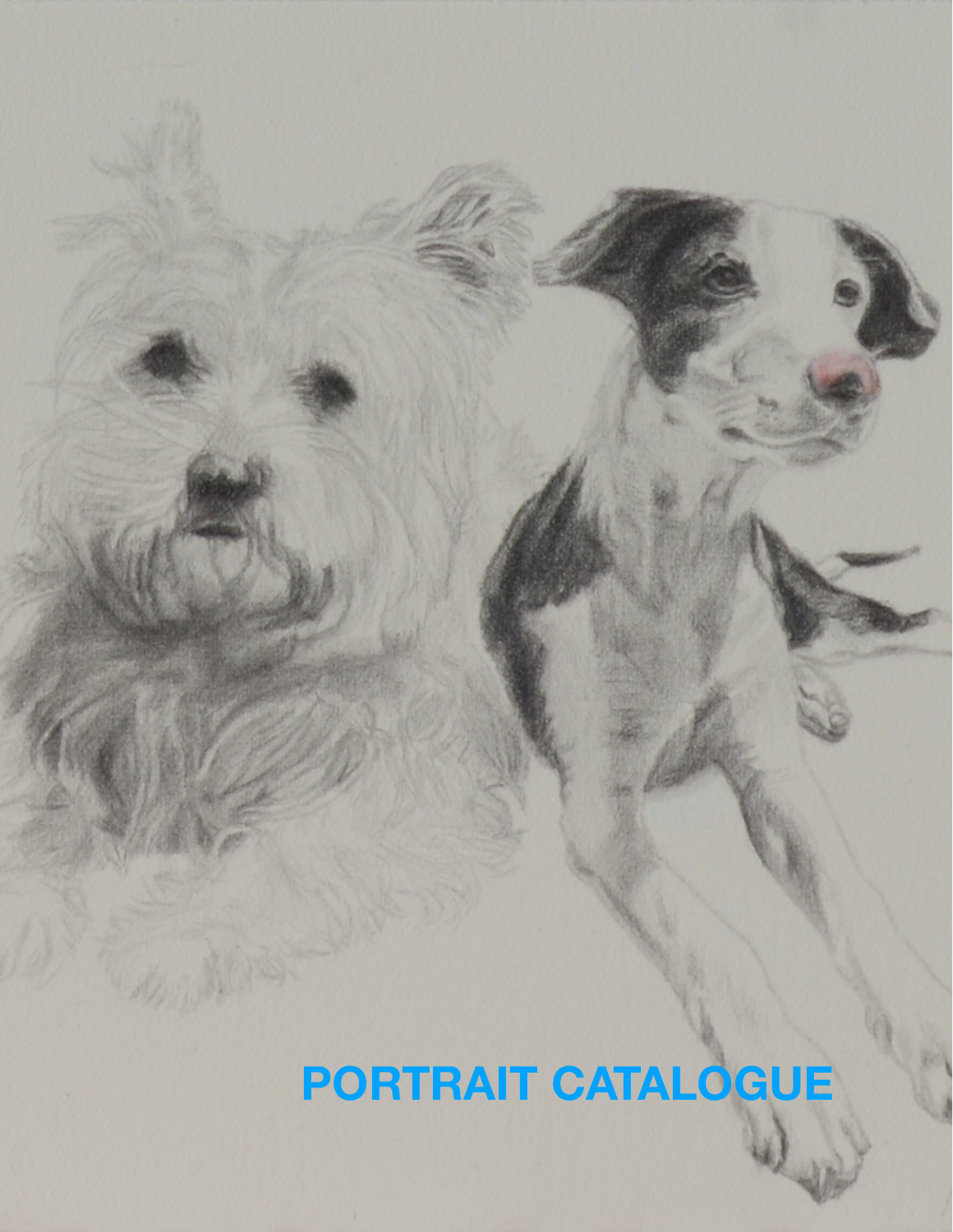# <span id="page-1-0"></span>**CONTENT**

| <b>CONTENT</b>                    | $\overline{2}$ |
|-----------------------------------|----------------|
| <b>COMISSION</b>                  | 3              |
| <b>Frequently Asked Questions</b> | 3              |
| <b>PAPER</b>                      | $\overline{4}$ |
| Paper                             | $\overline{4}$ |
| Pencil                            | 5              |
| Color pencils                     | 6              |
| Watercolor                        | $\overline{7}$ |
| <b>WOOD PANEL OR CANVAS</b>       | 8              |
| <b>Wood Panel</b>                 | 8              |
| Canvas                            | 8              |
| Acrylic                           | 9              |
| Oil                               | 10             |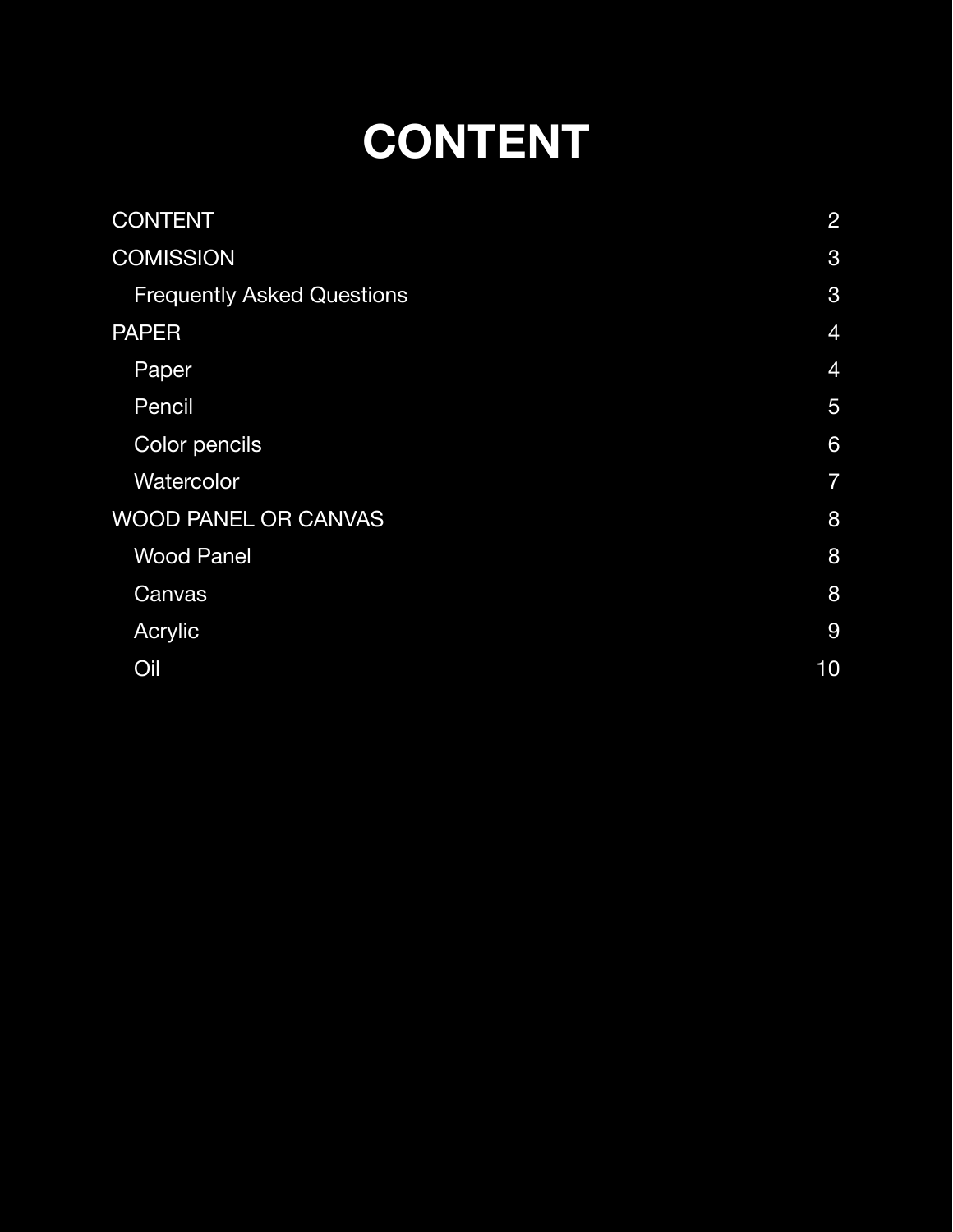## <span id="page-2-0"></span>**COMISSION**

Every time someone wants a memory from a loved one I take a look at their favorite pictures and if possible meet up in person.

### <span id="page-2-1"></span>**Frequently Asked Questions**

 *On which techniques do you make portraits?* 

I do watercolor, color pencils and graphite on paper. And acrylic and oil on papel or canvas.

*On which styles?*

Realistic or photorealistic.

*Do all techniques cost the same?* 

No. It depends on the support (paper, wood panel or canvas) and the technique.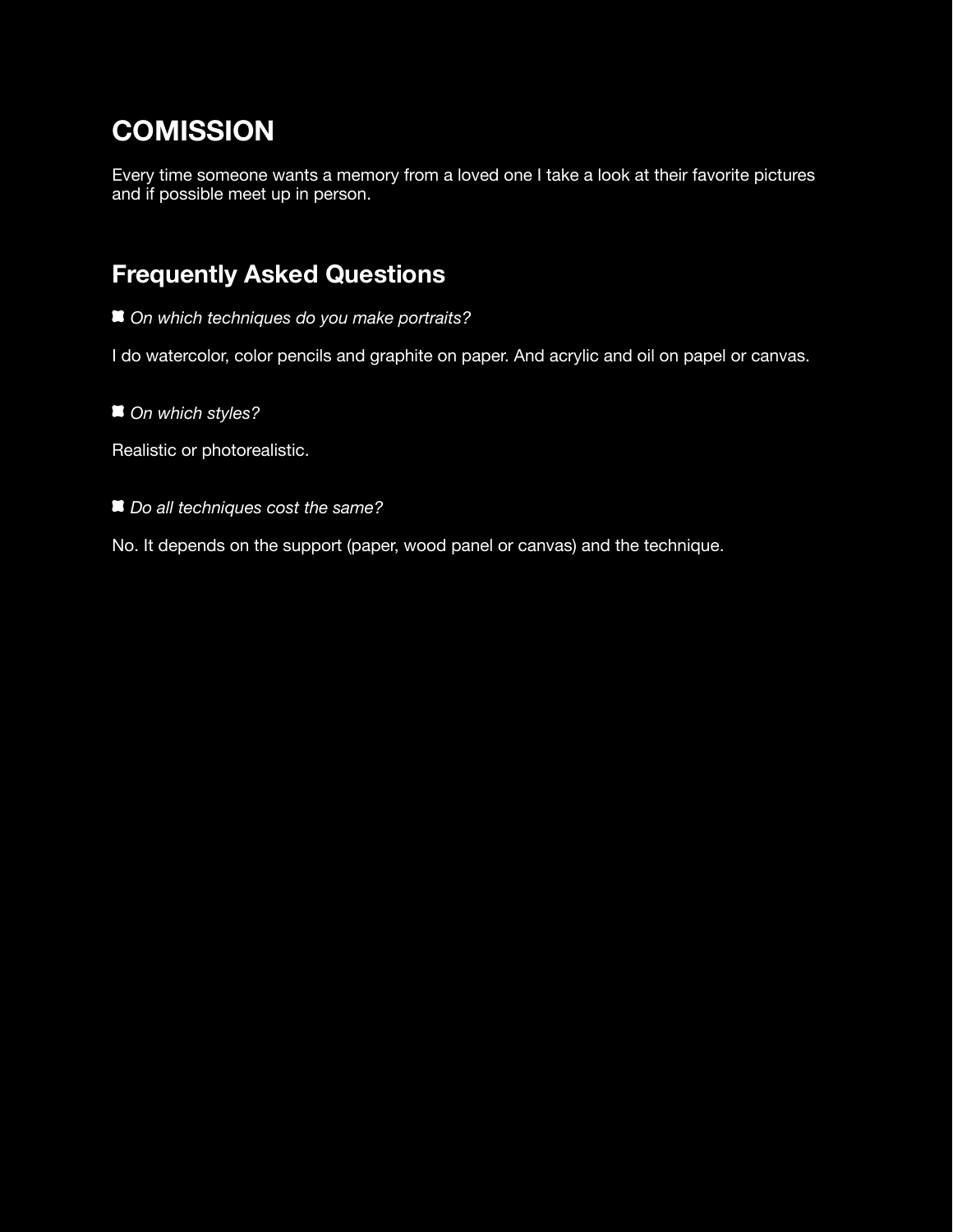## <span id="page-3-0"></span>**PAPER**

#### <span id="page-3-1"></span>**Paper**

I use Fabriano paper. Which is 100% acid free.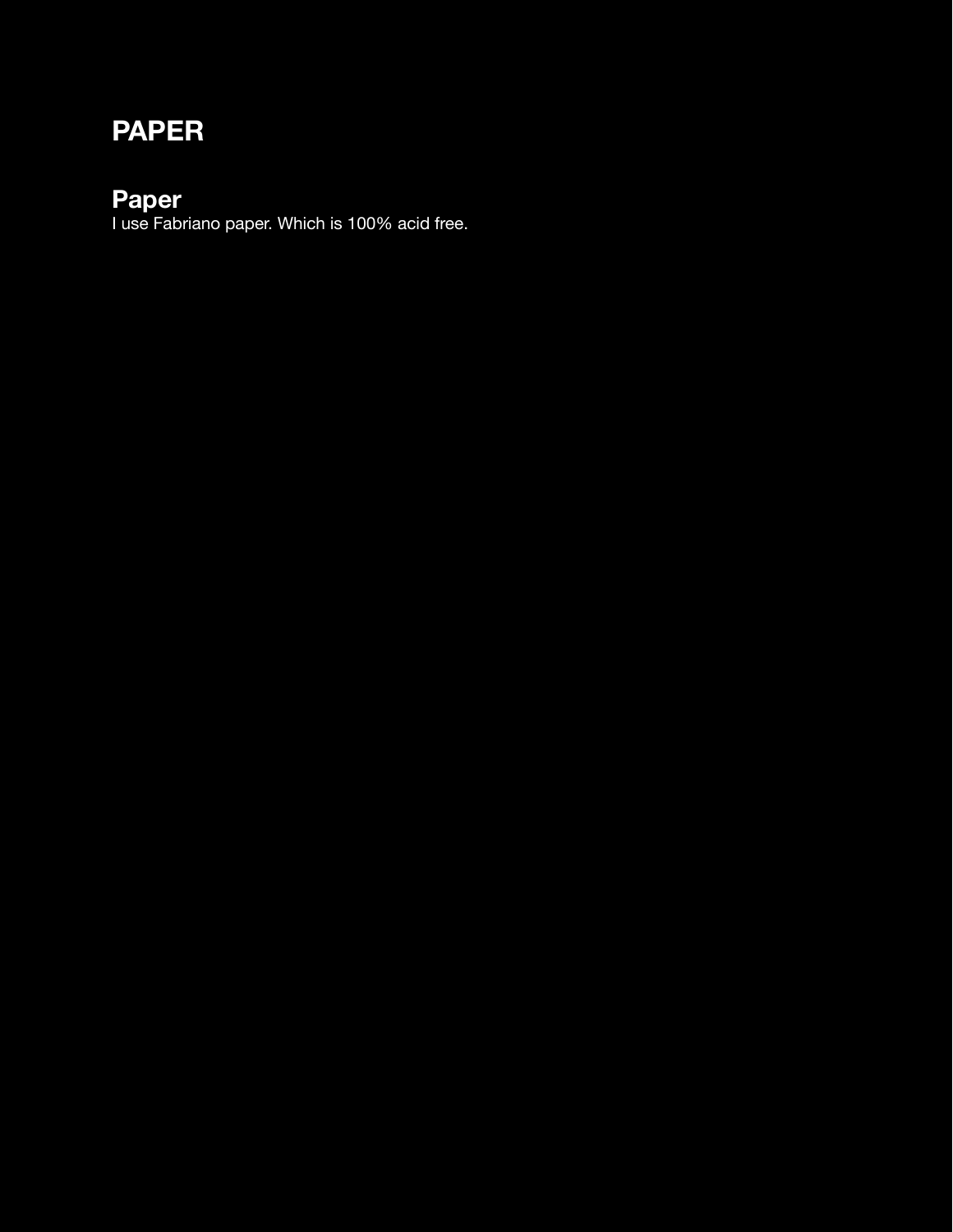### <span id="page-4-0"></span>**Pencil**

| <b>SIZE</b>                          | <b>1 FIGURE</b> | <b>2 FIGURES</b> | <b>3 FIGURES</b> | <b>EACH</b><br><b>ADDITIONAL</b><br><b>FIGURE</b> |
|--------------------------------------|-----------------|------------------|------------------|---------------------------------------------------|
| $12" \times 16"$<br>30 x 40 cm       | 650             | 1300             |                  |                                                   |
| $18" \times 24"$<br>45 x 60 cm       | 800             | 1800             | 2800             | 800                                               |
| 22" x 30"<br>55 x 76 cm              | 1300            | 3800             | 4800             | 800                                               |
| 25" x 40"<br>63 x 101 cm             | 1800            | 4800             | 4800             | 1300                                              |
| $30" \times 40"$<br>76 x 101 cm<br>. | 2300            | 5800             | 7800             | 1800                                              |

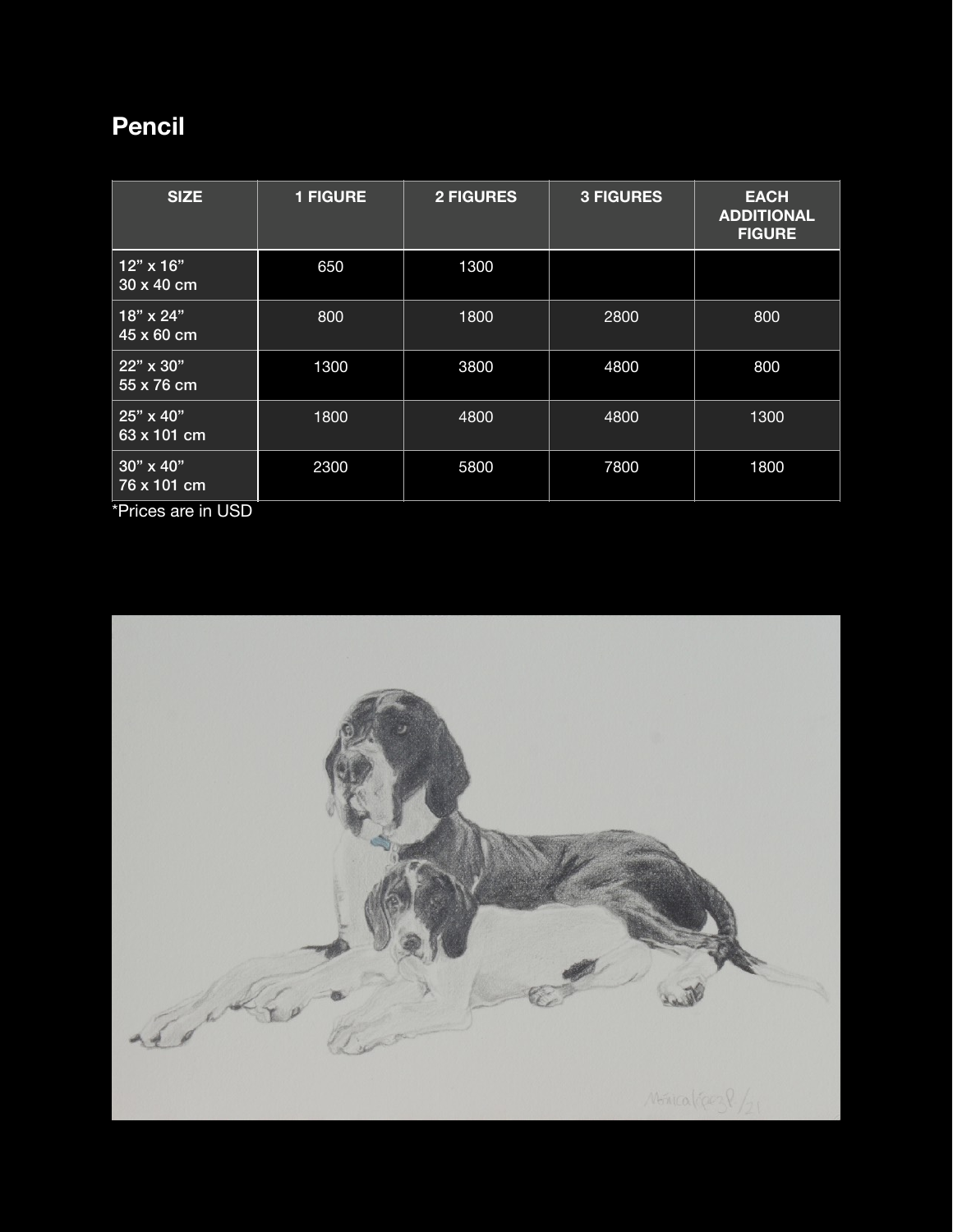# <span id="page-5-0"></span>**Color pencils**

| <b>SIZE</b>                                                  | <b>1 FIGURE</b> | <b>2 FIGURES</b> | <b>3 FIGURES</b> | <b>EACH</b><br><b>ADDITIONAL</b><br><b>FIGURE</b> |
|--------------------------------------------------------------|-----------------|------------------|------------------|---------------------------------------------------|
| $12" \times 16"$<br>30 x 40 cm                               | 700             | 1450             |                  |                                                   |
| $18" \times 24"$<br>45 x 60 cm                               | 950             | 1950             | 2950             | 950                                               |
| 22" x 30"<br>55 x 76 cm                                      | 1450            | 3950             | 4950             | 950                                               |
| 25" x 40"<br>63 x 101 cm                                     | 1950            | 4950             | 6950             | 1450                                              |
| 30" x 40"<br>76 x 101 cm<br>$\sim$ $\sim$ $\sim$ $\sim$<br>. | 2450            | 5950             | 7950             | 1950                                              |

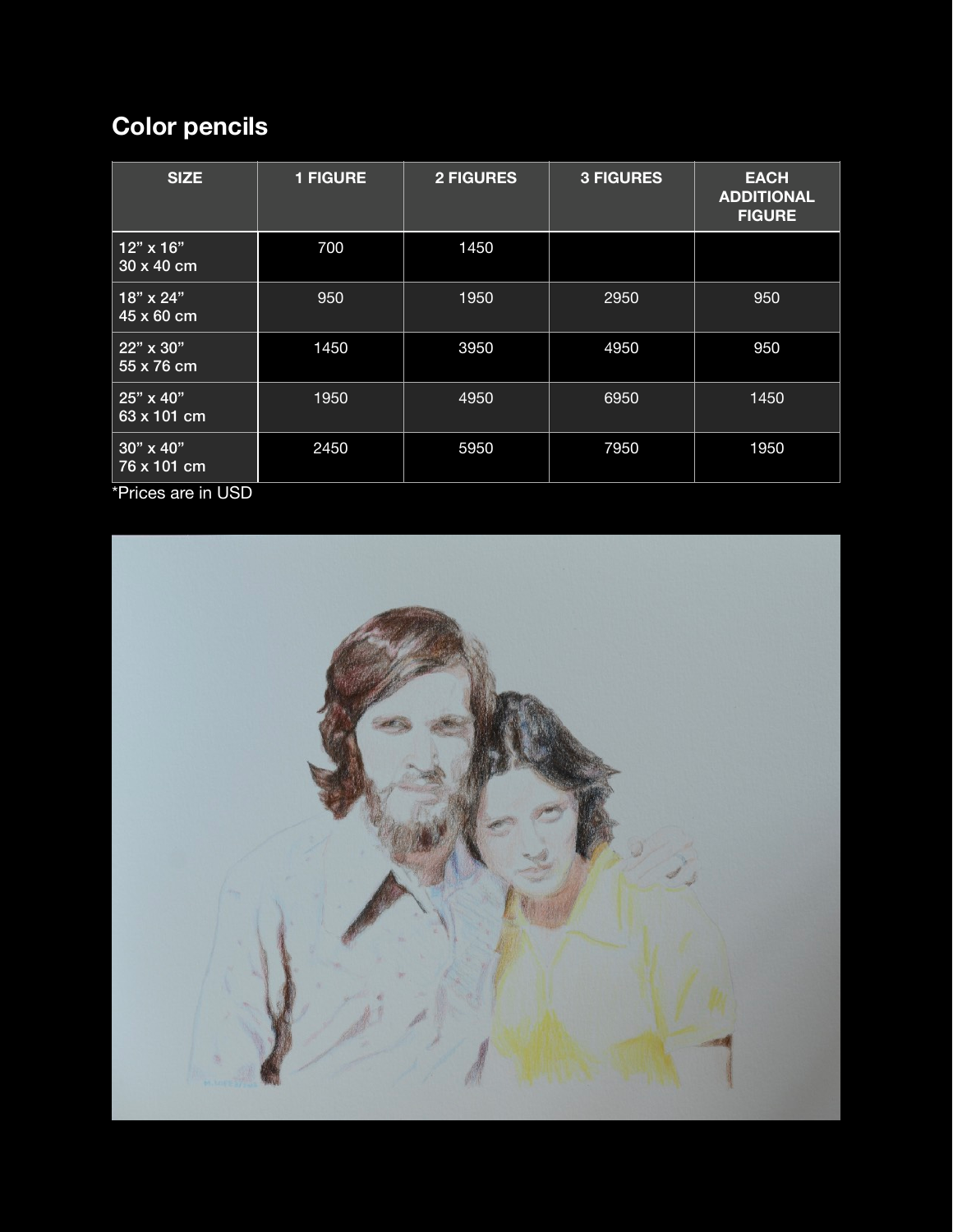### <span id="page-6-0"></span>**Watercolor**

| <b>SIZE</b>                     | <b>1 FIGURE</b> | <b>2 FIGURES</b> | <b>3 FIGURES</b> | <b>EACH</b><br><b>ADDITIONAL</b><br><b>FIGURE</b> |
|---------------------------------|-----------------|------------------|------------------|---------------------------------------------------|
| $12" \times 16"$<br>30 x 40 cm  | 750             | 1500             |                  |                                                   |
| 18" x 24"<br>45 x 60 cm         | 1000            | 2000             | 3000             | 1000                                              |
| 22" x 30"<br>55 x 76 cm         | 1500            | 4000             | 5000             | 1000                                              |
| 25" x 40"<br>63 x 101 cm        | 2000            | 5000             | 7000             | 1500                                              |
| $30" \times 40"$<br>76 x 101 cm | 2500            | 6000             | 8000             | 2000                                              |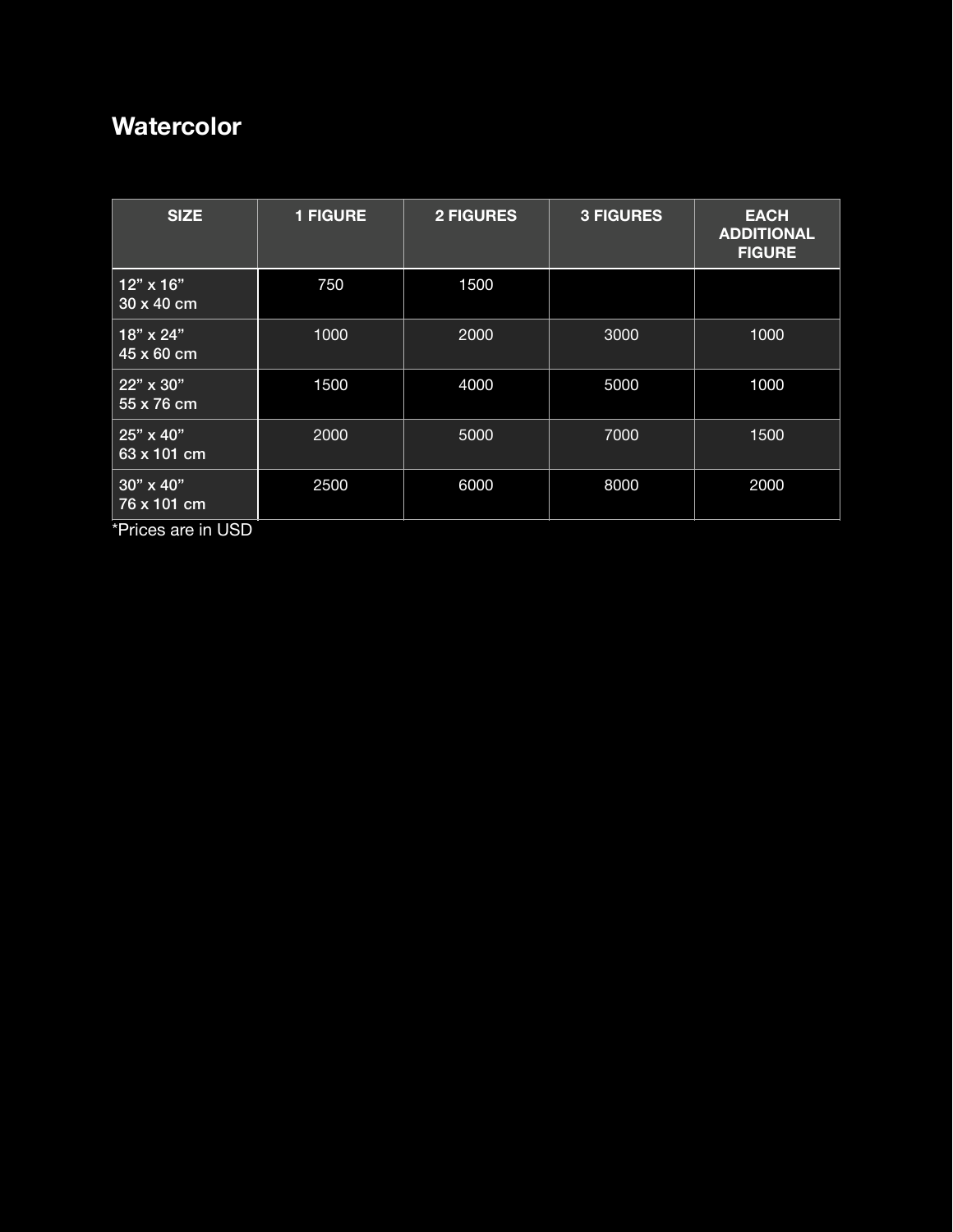# <span id="page-7-0"></span>**WOOD PANEL OR CANVAS**

### <span id="page-7-1"></span>**Wood Panel**

I use MDF board.

### <span id="page-7-2"></span>**Canvas**

I use canvas with acrylic or oil painting primer.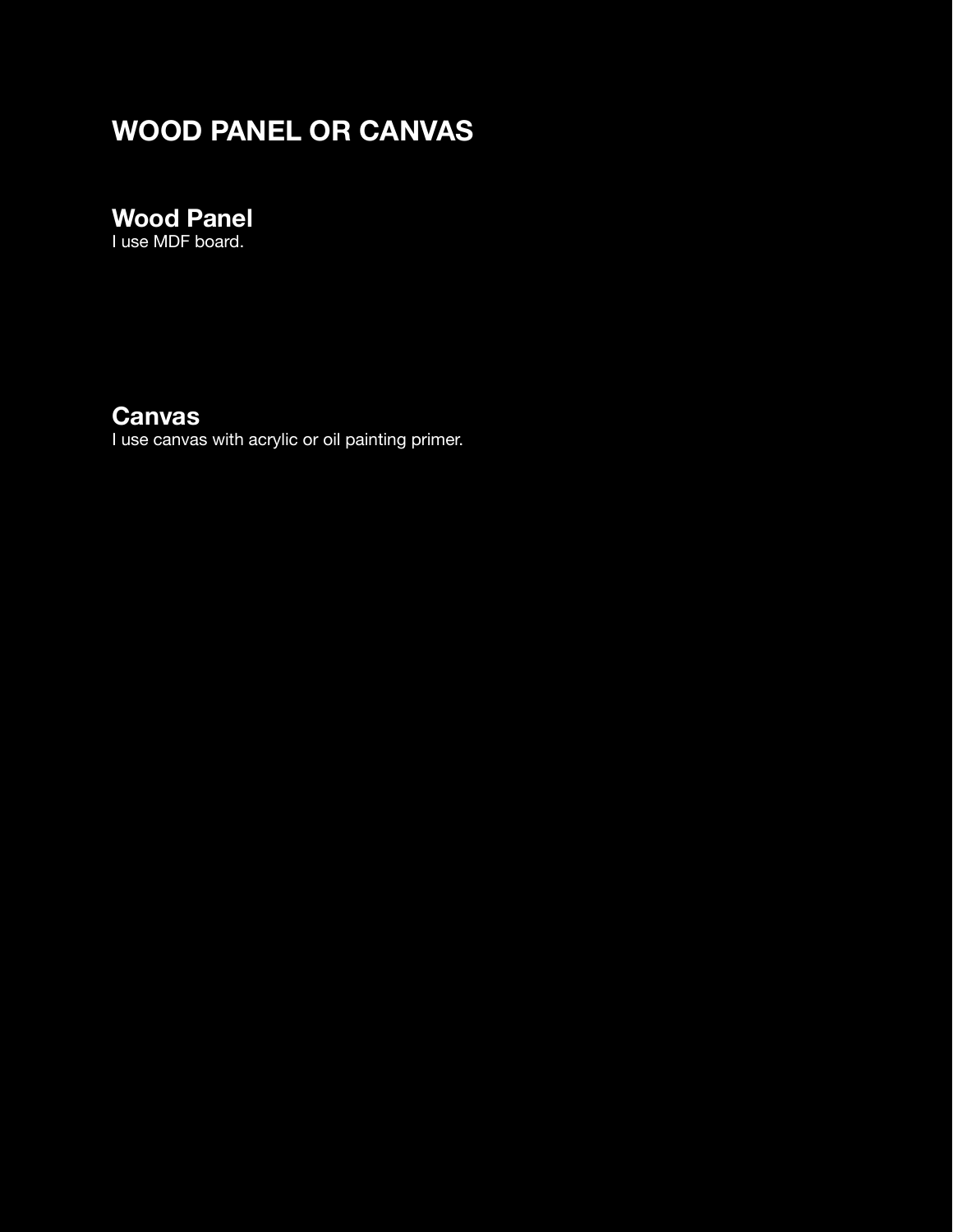# <span id="page-8-0"></span>**Acrylic**

| <b>SIZE</b>                     | <b>1 FIGURE</b> | <b>2 FIGURES</b> | <b>3 FIGURES</b> | <b>EACH</b><br><b>ADDITIONAL</b><br><b>FIGURE</b> |
|---------------------------------|-----------------|------------------|------------------|---------------------------------------------------|
| $12" \times 16"$<br>30 x 40 cm  | 850             | 1600             |                  |                                                   |
| 18" x 24"<br>45 x 60 cm         | 1100            | 2100             | 3100             | 1100                                              |
| 22" x 30"<br>55 x 76 cm         | 1600            | 4100             | 5100             | 1100                                              |
| 25" x 40"<br>63 x 101 cm        | 2100            | 5100             | 7100             | 1600                                              |
| $30" \times 40"$<br>76 x 101 cm | 2600            | 6100             | 8100             | 2100                                              |